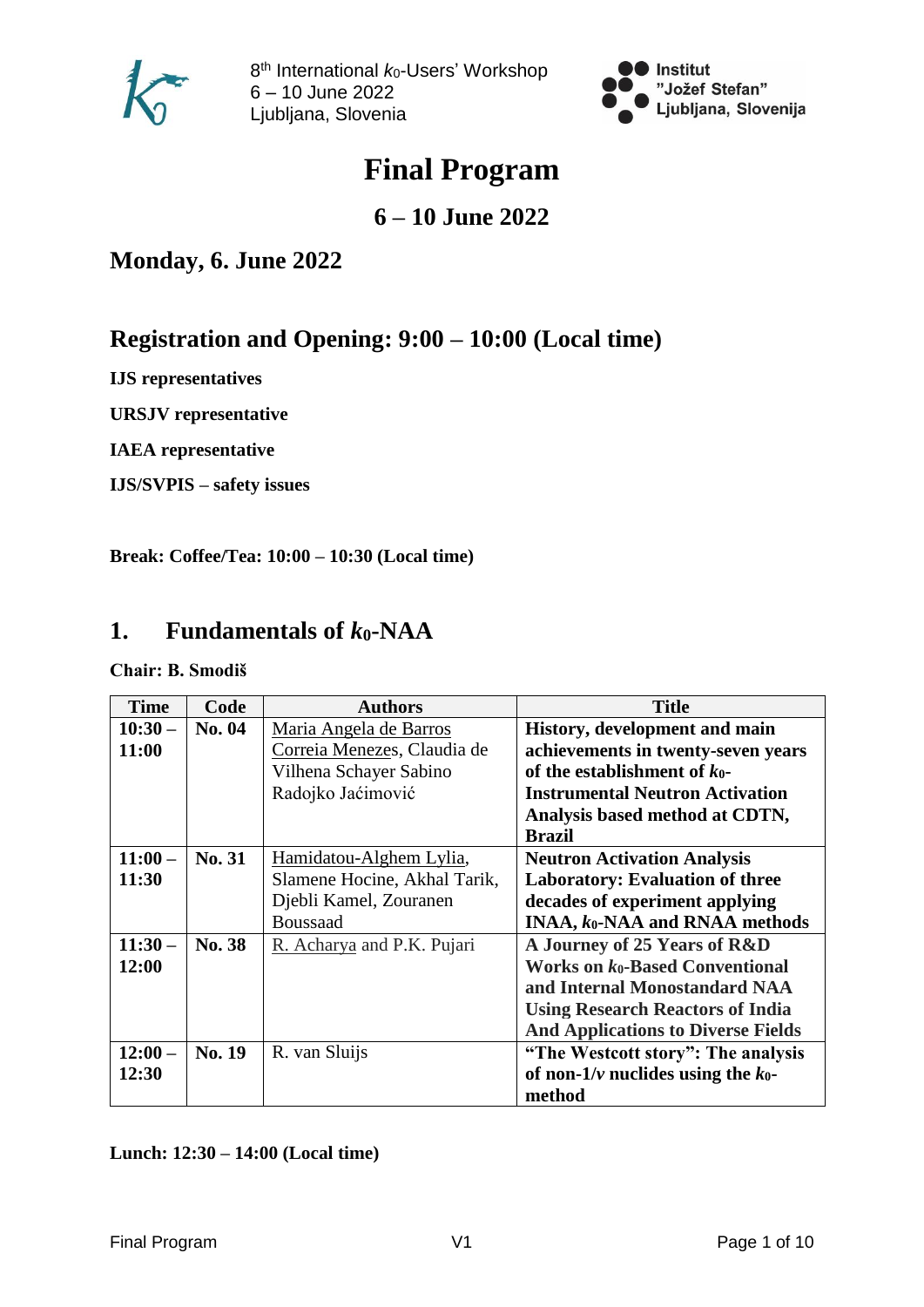



### **2. Nuclear data**

### **Chair: G. Kennedy**

| <b>Time</b> | Code   | <b>Authors</b>                | <b>Title</b>                                                            |
|-------------|--------|-------------------------------|-------------------------------------------------------------------------|
| $14:00-$    | No. 33 | R. Jaćimović, F. De Corte, G. | The 2020 recommended $k_0$ database                                     |
| 14:30       |        | Kennedy, R. van Sluijs, P.    |                                                                         |
|             |        | Vermaercke                    |                                                                         |
| $14:30-$    | No. 03 | Peter Vermaercke, Attila      | (Re)determination of $Q_0$ and $k_0$                                    |
| 15:00       |        | Stopic                        | factors for <sup>124</sup> Sb, <sup>122</sup> Sb and <sup>122m</sup> Sb |
| $15:00-$    | No. 25 | Ho Van Doanh, Pham Van        | Determination of $k_0$ and $Q_0$ factors                                |
| 15:30       |        | Giap, Tran Quang Thien, Ho    | for five short-lived radionuclides of                                   |
|             |        | Manh Dung                     | interest in $k_0$ -NAA                                                  |
|             |        |                               |                                                                         |

### **Break: Coffee/Tea: 15:30 – 16:00**

### **Chair: G. Kennedy**

| <b>Time</b> | Code   | <b>Authors</b>              | <b>Title</b>                                     |
|-------------|--------|-----------------------------|--------------------------------------------------|
| $16:00 -$   | No. 32 | Vladimir Radulović, Radojko | Determination of the $k_0$ and $Q_0$             |
| 16:30       |        | Jaćimović, Andrej Trkov     | constants of $94,96$ Zr for neutron              |
|             |        |                             | activation analysis                              |
| $16:30-$    | No. 27 | R. van Sluijs, M. Blaauw    | Defining "k <sub>0</sub> -factors" for threshold |
| 17:00       |        |                             | reactions                                        |
| $17:00-$    | No. 34 | Radojko Jaćimović           | Stability of an Al-0.1% Au alloy                 |
| 17:30       |        |                             |                                                  |

*k***0-ISC Meeting: 18:00 – …**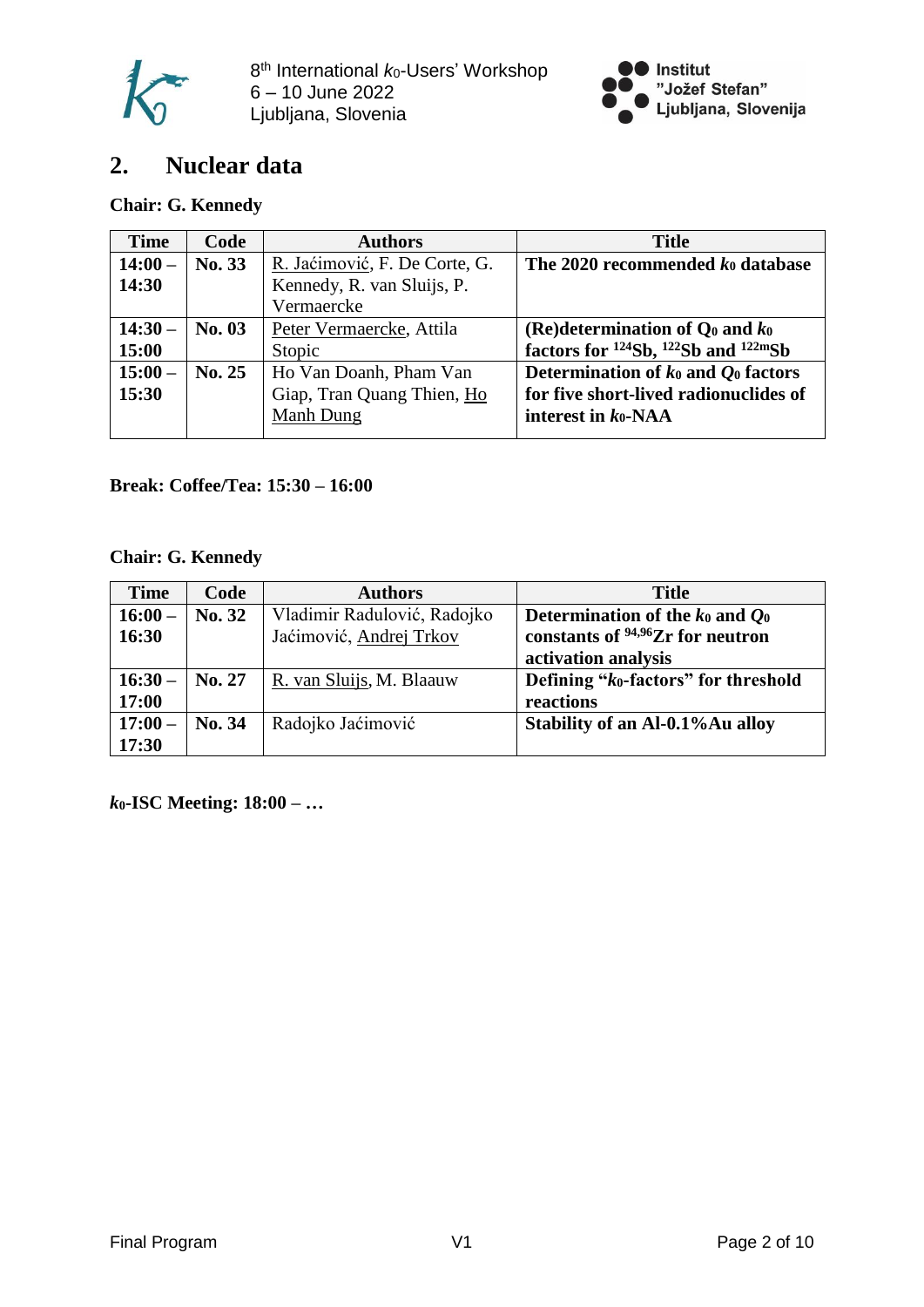



**Tuesday, 7. June 2022**

### **2. Nuclear data (continue)**

**Chair: R. van Sluijs**

| <b>Time</b> | Code          | <b>Authors</b>                 | <b>Title</b>                                     |
|-------------|---------------|--------------------------------|--------------------------------------------------|
| $09:00-$    | <b>No. 46</b> | N. Pessoa Barradas, A. Vieira, | <b>Artificial neural networks for NAA:</b>       |
| 09:30       |               | M. Blaauw                      | proof of concept on data analysed                |
|             |               |                                | with k0-IAEA                                     |
| $09:30-$    | No. 45        | G. Kennedy                     | Coincidence summing: the neglected               |
| 10:00       |               |                                | nemesis of $k_0$ -NAA                            |
| $10:00-$    | No. 36        | S. K. Samanta, R. Acharya, P.  | <b>Standardization of <math>k_0</math>-based</b> |
| 10:30       |               | K. Pujari                      | <b>Conventional and Internal</b>                 |
|             |               |                                | <b>Monostandard NAA Methods using</b>            |
|             |               |                                | <b>Apsara-U Research Reactor:</b>                |
|             |               |                                | <b>Characterization of Irradiation Sites</b>     |
|             |               |                                | and Validation of Methods                        |

**Break: Coffee/Tea: 10:30 – 11:00**

## **3. Neutron Spectrum Characterization**

### **Chair: L. Hamidatou-Alghem**

| <b>Time</b> | Code   | <b>Authors</b>              | <b>Title</b>                           |
|-------------|--------|-----------------------------|----------------------------------------|
| $11:00-$    | No. 17 | A. Pungerčič, I. Lengar, T. | <b>Experimental and computational</b>  |
| 11:30       |        | Goričanec, G. Žerovnik, K.  | characterisation of the neutron field  |
|             |        | Ambrožič, Ž. Štancar, I.    | in JSI TRIGA reactor                   |
|             |        | Švajger, V. Radulović, A.   |                                        |
|             |        | Trkov, L. Snoj              |                                        |
| $11:30-$    | No. 23 | Maria Angela de Barros      | <b>Characterization of irradiation</b> |
| 12:00       |        | Correia Menezes, Radojko    | channels in the carousel of TRIGA      |
|             |        | Jaćimović                   | Mark I IPR-R1 research reactor,        |
|             |        |                             | Brazil, aiming at the application of   |
|             |        |                             | ko-standardization method of           |
|             |        |                             | neutron activation analysis            |
| $12:00-$    | No. 29 | Guesmia Ahmed, Slamene      | <b>Characterization of neutron</b>     |
| 12:30       |        | Hocine, Azli Tarik,         | spectrum at NUR research reactor       |
|             |        | Hamidatou-Alghem Lylia      | of CRND-ALGERIA for the $k_0$ -        |
|             |        |                             | based neutron activation analysis      |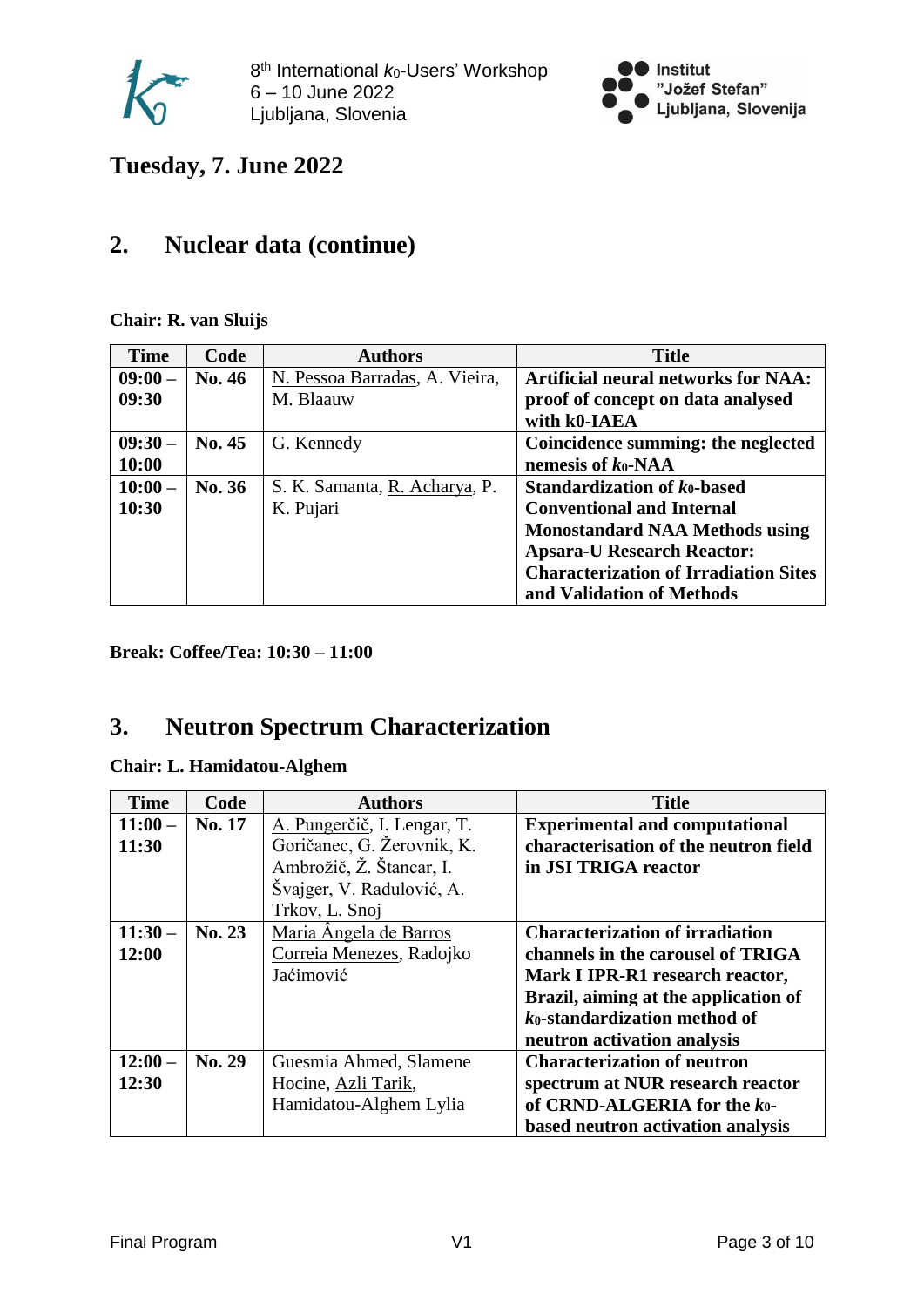



| $12:30 - $ No. 47 | Tukur Muhammad <sup>*</sup> , | Evaluating the drift of f and $\alpha$ -                      |
|-------------------|-------------------------------|---------------------------------------------------------------|
| <b>13:00</b>      |                               | Abdussamad Asuku, Iro Yusuf,   values resulting from NIRR-1's |
|                   | Ibrahim Musa Umar             | <b>HEU</b> to LEU core conversion                             |

### **Lunch: 13:00 – 14:00 (Local time)**

#### **Chair: M. Blaauw**

| <b>Time</b> | Code   | <b>Authors</b>                        | <b>Title</b>                              |
|-------------|--------|---------------------------------------|-------------------------------------------|
| $14:00-$    | No. 15 | Sebastjan Rupnik, Borut               | <b>Improved short irradiations at JSI</b> |
| 14:30       |        | Smodiš                                | <b>TRIGA</b> reactor                      |
| $14:30-$    | No. 09 | <b>Christian Stieghorst and Zsolt</b> | The NAA instrument at MLZ                 |
| 15:00       |        | Révay                                 |                                           |
| $15:00-$    | No. 14 | Ildikó Harsányi, Zoltán Kis,          | <b>Computer simulations to estimate</b>   |
| 15:30       |        | András Horváth, László                | the neutron-activation of irradiated      |
|             |        | Szentmiklósi                          | samples                                   |

**Break: Coffee/Tea: 15:30 – 16:00**

### **4.** *k***0-NAA Methodology**

#### **Chair: R. Jaćimović**

| <b>Time</b> | Code          | <b>Authors</b>              | <b>Title</b>                                    |
|-------------|---------------|-----------------------------|-------------------------------------------------|
| $16:00-$    | No. 06        | L. Gačnik, R. Jaćimović     | <b>Progress on NAA aided by Geant4</b>          |
| 16:30       |               |                             | particle simulation                             |
| $16:30-$    | <b>No. 28</b> | Isaac Kwasi Baidoo, Wilfred | $k_0$ standardization and                       |
| 17:00       |               | Sedofia Massiasta, Bernard  | implementation of k <sub>0</sub> -IAEA software |
|             |               | Osei, Henry Cecil Odoi,     | for Neutron Activation Analysis at              |
|             |               | <b>Edward Shitsi</b>        | the GHARR-1 NAA facility: Ten (10)              |
|             |               |                             | years' experience                               |
| $17:00-$    | No. 37        | V. Sharma, S. K. Samanta,   | Utilization of relative and $k_0$ -based        |
| 17:30       |               | H.K. Bagla, R. Acharya, P.  | <b>NAA</b> methods for quantification of        |
|             |               | K. Pujari                   | trace elements in automobile                    |
|             |               |                             | windshield glass samples for forensic           |
|             |               |                             | applications                                    |
| $17:30-$    | No. 41        | Iliasse Aarab, Hamid        | Utilisation of $k_0$ -standardisation           |
| 18:00       |               | Bounouira, El Mahjoub       | method of neutron activation analysis           |
|             |               | Chakir, Hamid Amsil,        | for the determination of major and              |
|             |               | Abdessamad. Didi            | trace elements in medicinal plant of            |
|             |               |                             | Senhaja Srair region (Morocco)                  |
|             |               |                             |                                                 |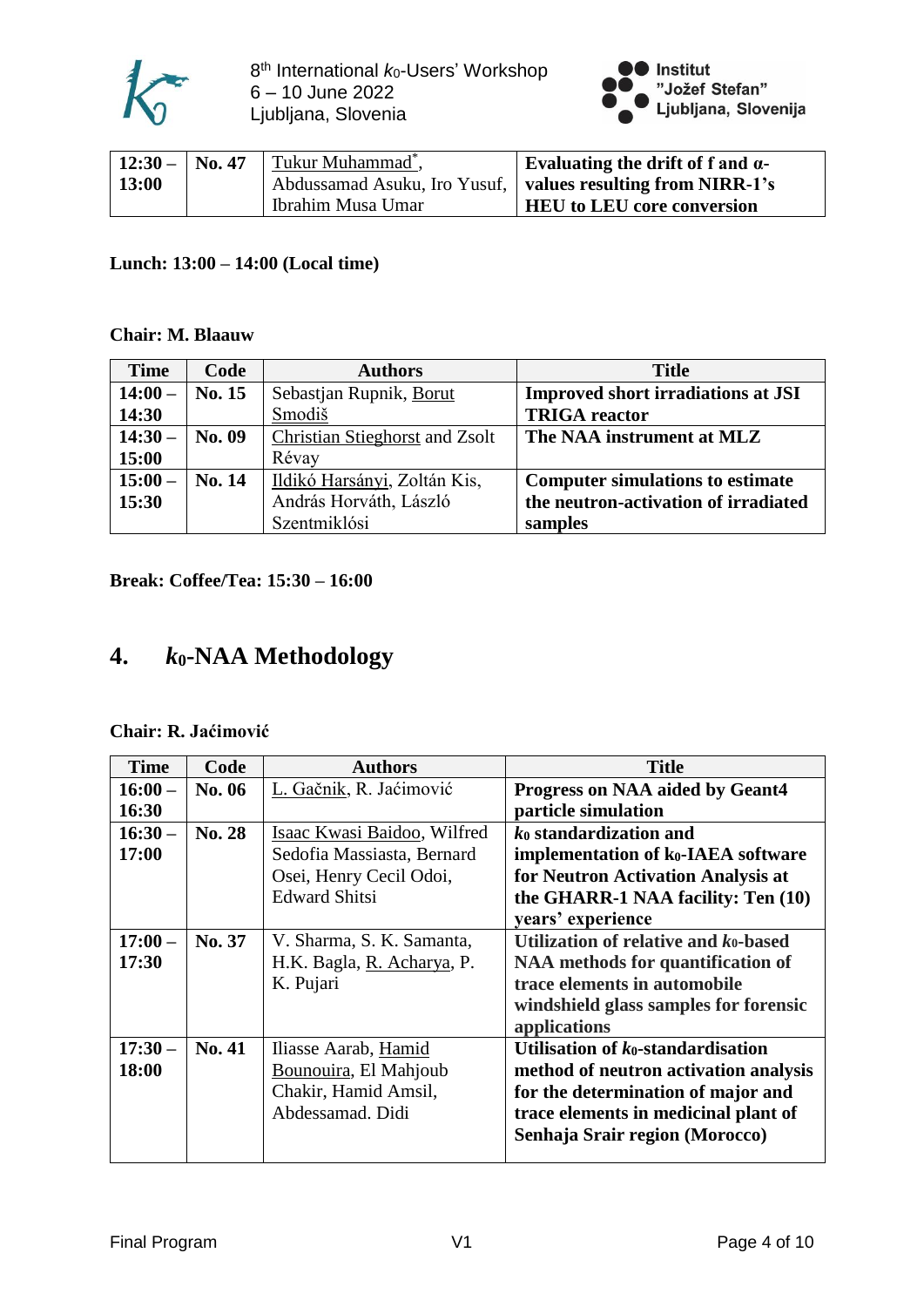



## **Wednesday, 8. June 2022**

**Workshop trip and lunch**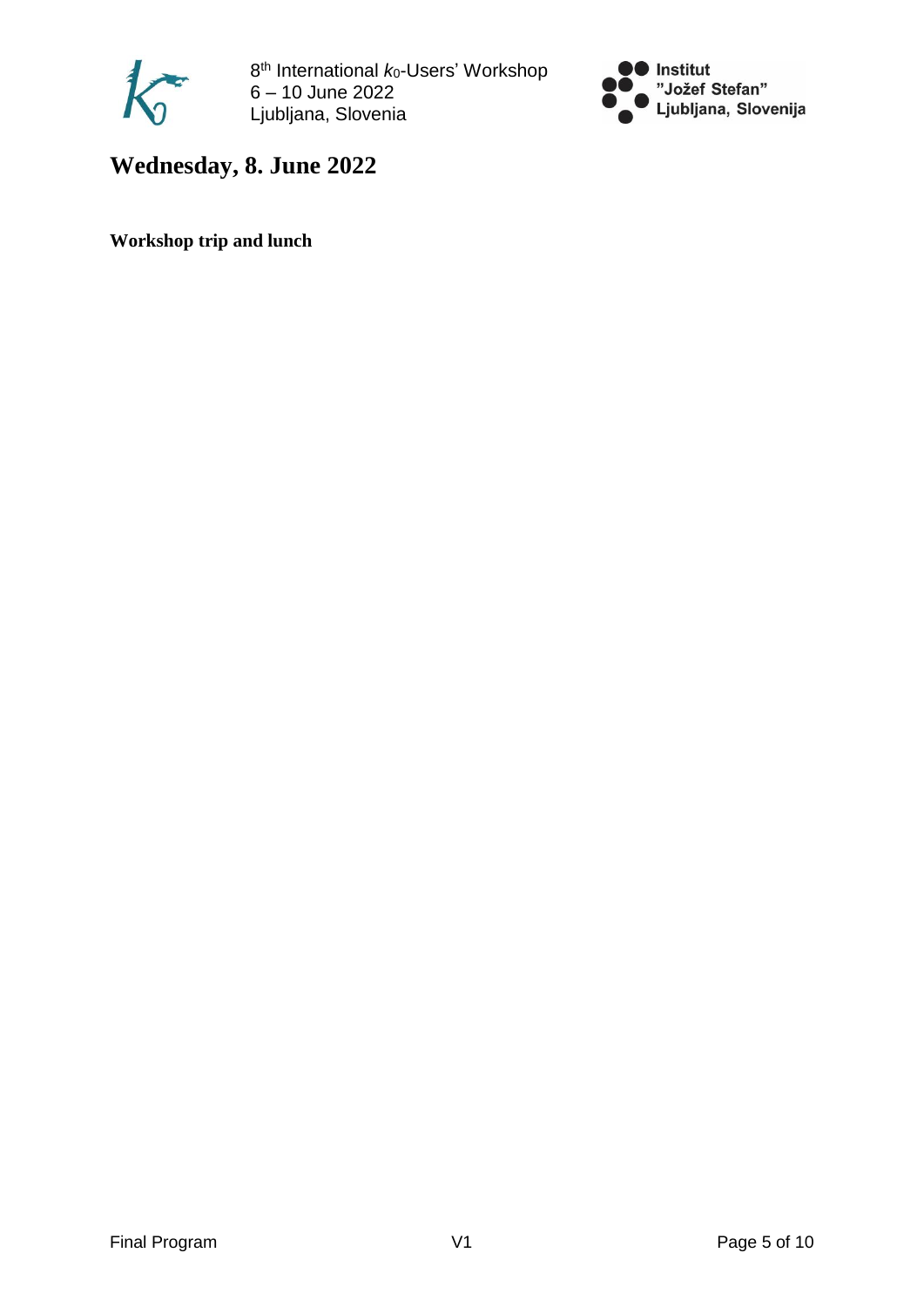



**Thursday, 9. June 2022**

## **5. Prompt-gamma NAA**

### **Chair: L. Szentmiklósi**

| <b>Time</b> | Code   | <b>Authors</b>                | <b>Title</b>                                |
|-------------|--------|-------------------------------|---------------------------------------------|
| $09:00-$    | No. 08 | Zsolt Révay                   | Spectroscopic data library for              |
| 09:30       |        |                               | <b>PGAA</b>                                 |
| $09:30-$    | No. 11 | László Szentmiklósi, Boglárka | Prompt-gamma activation analysis            |
| 10:00       |        | Maróti, Zoltán Kis            | of bulky and structured samples             |
| $10:00-$    | No. 12 | Noémi Anna Buczkó, Boglárka   | <b>Characterization of electronic waste</b> |
| 10:30       |        | Maróti, László Szentmiklósi   | with neutron and X-ray based                |
|             |        |                               | element analysis techniques                 |

### **Break: Coffee/Tea: 10:30 – 11:00**

### **Chair: Z. Révay**

| <b>Time</b> | Code   | <b>Authors</b>               | <b>Title</b>                            |
|-------------|--------|------------------------------|-----------------------------------------|
| $10:30-$    | No. 13 | Boglárka Maróti, Zoltán Kis, | Non-destructive analysis of             |
| 11:00       |        | László Szentmiklósi          | structured samples, validation of the   |
|             |        |                              | <b>MCNP</b> simulations on test objects |
| $11:00-$    | No. 10 | Katalin Gméling, Veronika    | The role of NAA in the assessment       |
| 11:30       |        | Szilágyi, Ildikó Harsányi,   | of activation properties of pebbles,    |
|             |        | László Szentmiklósi          | used as raw materials in neutron-       |
|             |        |                              | and gamma-shielding concrete            |

### **6. Software**

|  | <b>Chair: P. Vermaercke</b> |
|--|-----------------------------|
|--|-----------------------------|

| <b>Time</b> | Code          | <b>Authors</b>              | <b>Title</b>                             |
|-------------|---------------|-----------------------------|------------------------------------------|
| $11:30-$    | <b>No. 20</b> | R. van Sluijs               | <b>Kayzero for Windows, V3, software</b> |
| 12:00       |               |                             | for NAA using the $k_0$ -method          |
| $12:00-$    | No. 02        | Giancarlo D'Agostino, Menno | The 2021 IAEA software                   |
| 12:30       |               | Blaauw, Ho Manh Dung,       | intercomparison for $k_0$ -INAA          |
|             |               | Marco di Luzio, Radojko     |                                          |
|             |               | Jacimovic, Mauro Da Silva   |                                          |
|             |               | Dias, Renato Semmler,       |                                          |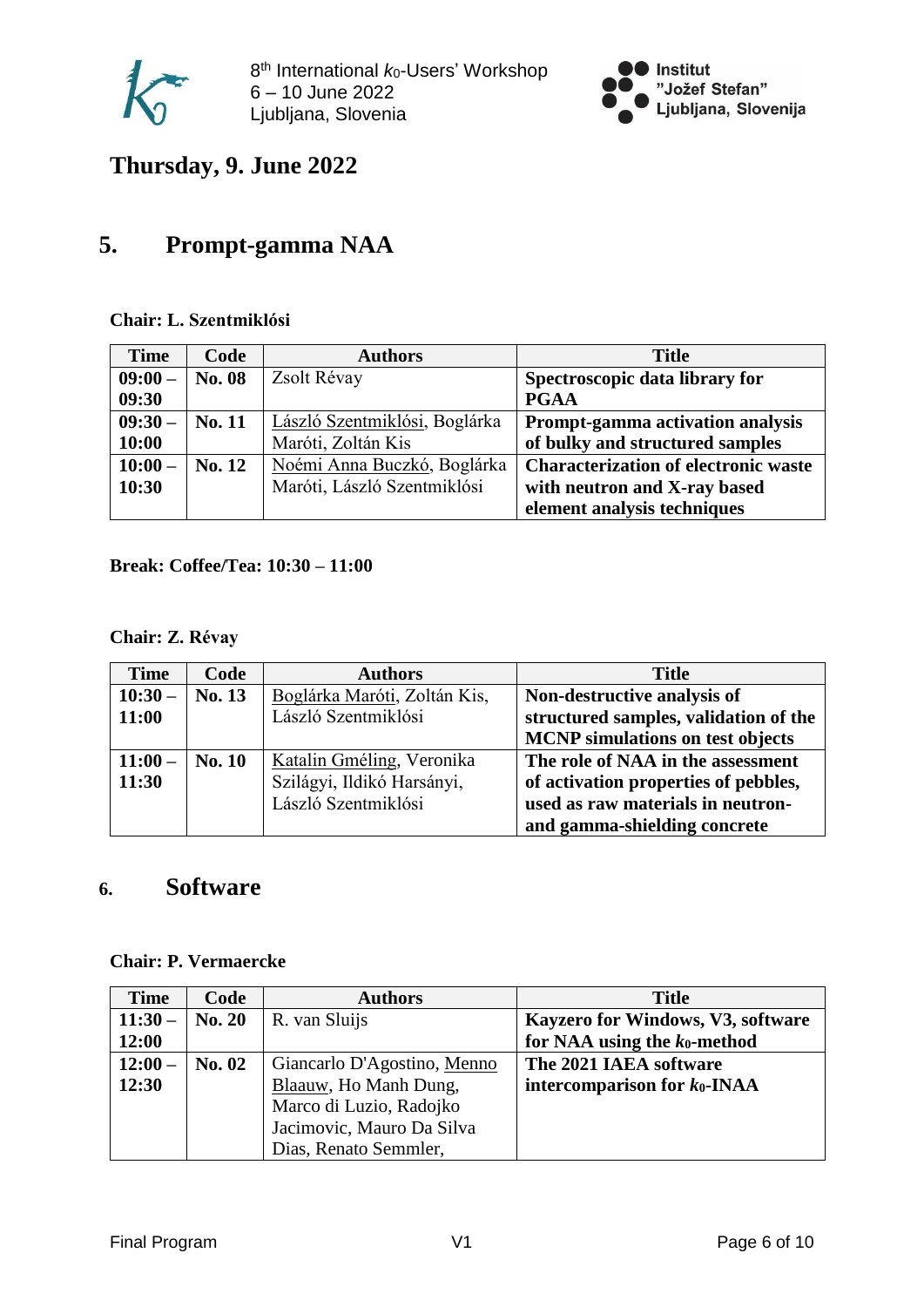



| Pessoa Barradas | Robbert van Sluijs, Nuno |  |
|-----------------|--------------------------|--|
|                 |                          |  |

### **Lunch: 12:30 – 14:00 (Local time)**

#### **Chair: P. Bedregal**

| <b>Time</b> | Code          | <b>Authors</b>                 | <b>Title</b>                                 |
|-------------|---------------|--------------------------------|----------------------------------------------|
| $14:00-$    | <b>No. 01</b> | Mauro da Silva Dias, Renato    | k0-IPEN: a new software for                  |
| 14:30       |               | Semmler, Marina Fallone        | <b>Instrumental Neutron Activation</b>       |
|             |               | Koskinas, Denise Simões        | <b>Analysis</b>                              |
|             |               | Moreira, Ione Makiko           |                                              |
|             |               | Yamazaki, Franco Brancaccio,   |                                              |
|             |               | Lívia Fernandes Barros, Rafael |                                              |
|             |               | Vanhoz Ribeiro and Thales      |                                              |
|             |               | Salvador Lima de Morais        |                                              |
| $14:30-$    | No. 21        | M. Di Luzio, G. D'Agostino     | Use of the k0-INRIM 2.0 software in          |
| 15:00       |               |                                | $k_0$ -INAA                                  |
| $15:00-$    | No. 24        | Ho Manh Dung, Tran Quang       | Development of a PC program for              |
| 15:30       |               | Thien, Ho Van Doanh, Tran      | the k <sub>0</sub> -based epithermal neutron |
|             |               | Tuan Anh, Truong Truong        | activation analysis                          |
|             |               | Son, Phonesavanh Lathdavong    |                                              |

**Break: Coffee/Tea: 15:30 – 16:00**

### **7. Validation of** *k***0-NAA**

### **Chair: R. Acharya**

| <b>Time</b> | Code   | <b>Authors</b>               | <b>Title</b>                               |
|-------------|--------|------------------------------|--------------------------------------------|
| $16:00-$    | No. 07 | L. Gačnik, R. Jaćimović      | <b>Expanded functionality of particle-</b> |
| 16:30       |        |                              | simulation aided NAA                       |
| $16:30-$    | No. 42 | H. Bounouira, H. Chahidi, H. | Combination of k0-IAEA and k0 for          |
| 17:00       |        | Amsil, A. Didi, I. Aarab     | windows for the characterization of        |
|             |        |                              | neutron flux parameters at Triga           |
|             |        |                              | <b>Mark II Research Reactor, Morocco</b>   |
| $17:00-$    | No. 22 | Radojko Jaćimović and        | Comparison of EDXRF and $k_0$ -            |
| 17:30       |        | Marijan Nečemer              | <b>INAA methods used for</b>               |
|             |        |                              | multielement analysis of organic           |
|             |        |                              | and inorganic materials                    |
| $17:30-$    | No. 40 | Minas Elfatih Ali Ahmed,     | Utilization of the k0_IAEA program         |
| 18:00       |        | Hamid Bounouira, Mohammed    | for the determination of Rare Earth        |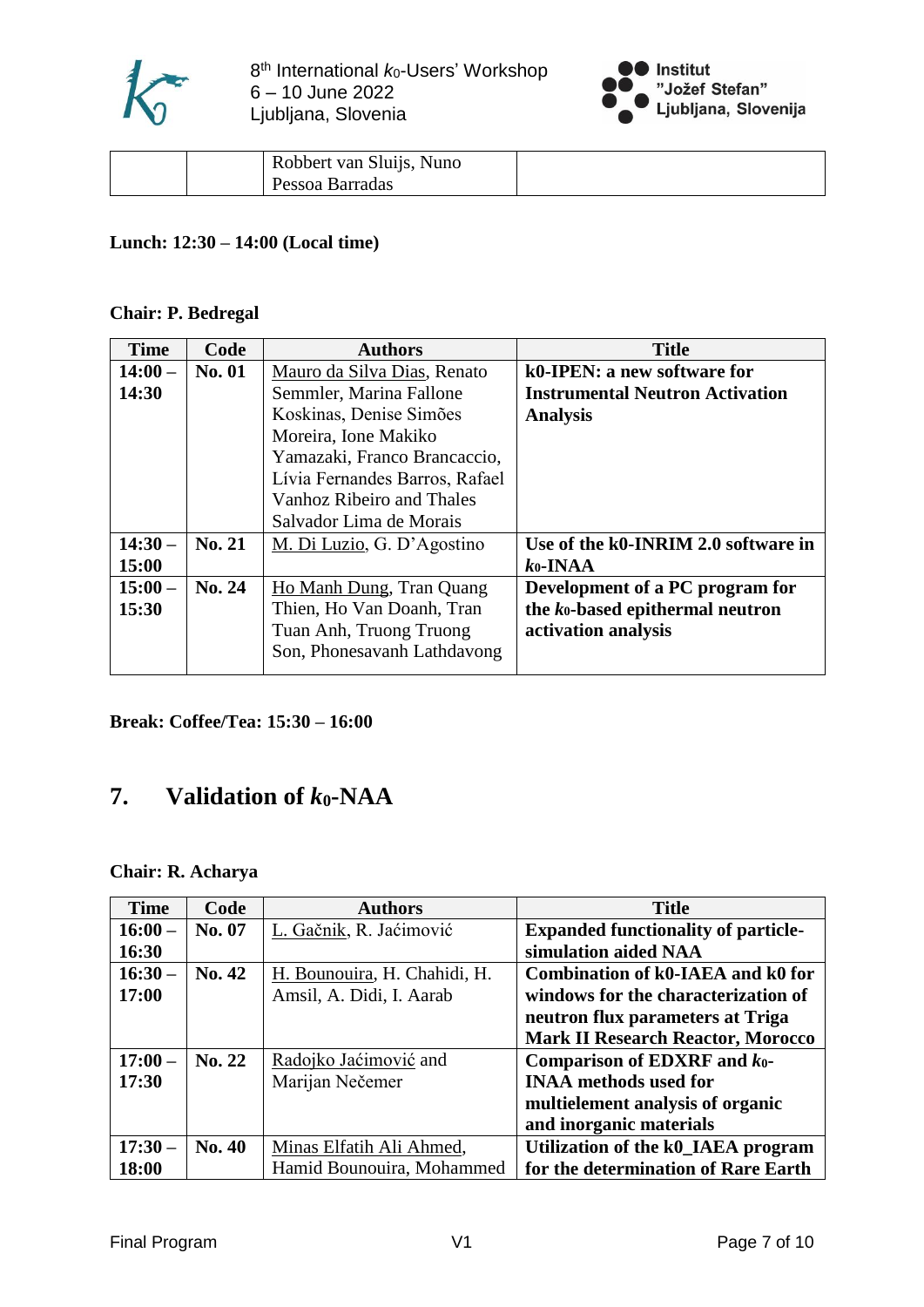



| Adam Abbo, Hamid Amsil,      | <b>Elements in Soil Samples from gold</b> |
|------------------------------|-------------------------------------------|
| Abdessamad Didi, Ilias Aarab | mining area in Sudan                      |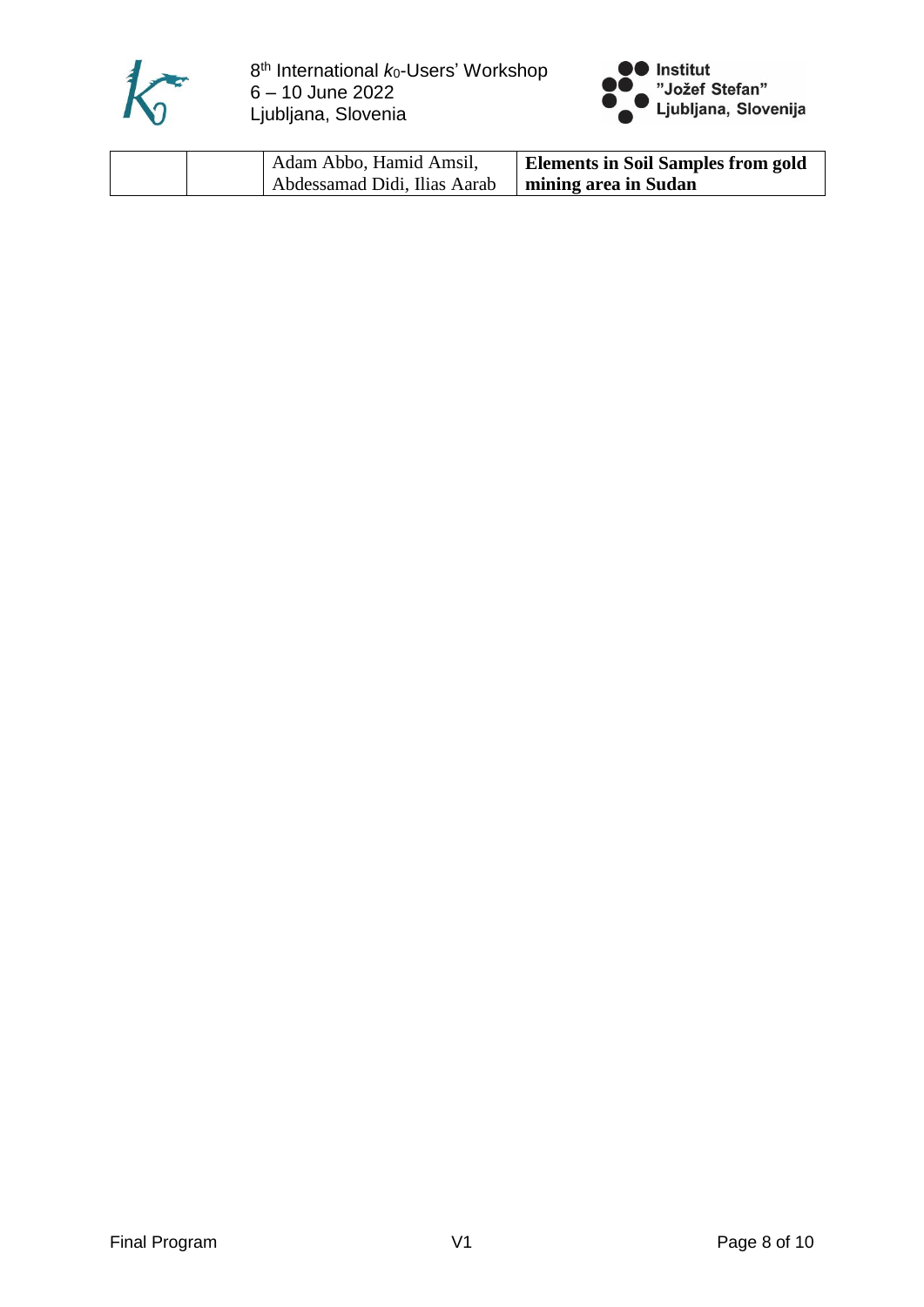



## **Friday, 10. June 2022**

## **8. Applications of** *k***0-NAA**

### **Chair: M.A.B.C. Menezes**

| <b>Time</b> | Code   | <b>Authors</b>                | <b>Title</b>                            |
|-------------|--------|-------------------------------|-----------------------------------------|
| $09:00-$    | No. 05 | Mohamed Soliman, Fatma S.     | <b>Determination of Ca-substituting</b> |
| 09:30       |        | Abdou, Abdullah M. Othman,    | elements in skeleton of corals          |
|             |        | <b>Mohamed Shabib</b>         | collected from Red Sea using $k_0$ -    |
|             |        |                               | <b>NAA</b>                              |
| $09:30-$    | No. 18 | N.A. Nursapina, R. Jacimovic, | Application of $k_0$ -INAA for analysis |
| 10:00       |        | I.V. Matveyeva, Sh.N.         | of fertilizers                          |
|             |        | Nazarkulova                   |                                         |
| $10:00-$    | No. 26 | Ho Manh Dung, Tran Tuan       | Analysis of automobile window glass     |
| 10:30       |        | Anh, Tran Quang Thien, Ho     | samples by the $k_0$ -based Neutron     |
|             |        | Van Doanh                     | <b>Activation Analysis for forensic</b> |
|             |        |                               | applications                            |
| $10:30-$    | No. 43 | <b>Russel Rolphe Caroll</b>   | NAA study for major and trace-          |
| 11:00       |        | Moubakou Diahou, Hamid        | elements in soils and phosphate         |
|             |        | Bounouira, Guy Blanchard      | rocks of a prospective phosphate        |
|             |        | Dallou, Hamid Amsil,          | mining area in Hinda district,          |
|             |        | Abdessamad. Didi, Iliasse     | <b>Republic of Congo</b>                |
|             |        | Aarab, Rajaà Cherkaoui El     |                                         |
|             |        | Moursli, Clobite Bouka Biona  |                                         |

#### **Break: Coffee/Tea: 11:00 – 11:30**

### **Chair: Ho Manh Dung**

| <b>Time</b> | Code   | <b>Authors</b>               | <b>Title</b>                             |
|-------------|--------|------------------------------|------------------------------------------|
| $11:30-$    | No. 16 | Rodrigo R. Moura, Maria      | After analysis by $k_0$ -NAA, how long   |
| 12:00       |        | Angela de B.C. Menezes       | should be a sample in an                 |
|             |        |                              | intermediate storage according to        |
|             |        |                              | the Brazilian Standard NN 8.01?          |
| $12:00-$    | No. 30 | Hamidatou-Alghem Lylia,      | <b>Performance Assessment</b>            |
| 12:30       |        | Slamene Hocine, Djebli Kamel | Laboratory Applying $k_0$ -              |
|             |        |                              | <b>Standardization At Es-Salam</b>       |
|             |        |                              | <b>Research Reactor During 2021-2022</b> |
| $12:30-$    | No. 35 | Toledo JR, Krambrock K, Leal | Determination and characterization       |
| 13:00       |        | AS, Menezes MABC,            | of impurities in $MoS2$ by $k_0$         |
|             |        | Jacimovic R                  | instrumental neutron activation          |
|             |        |                              | analysis                                 |